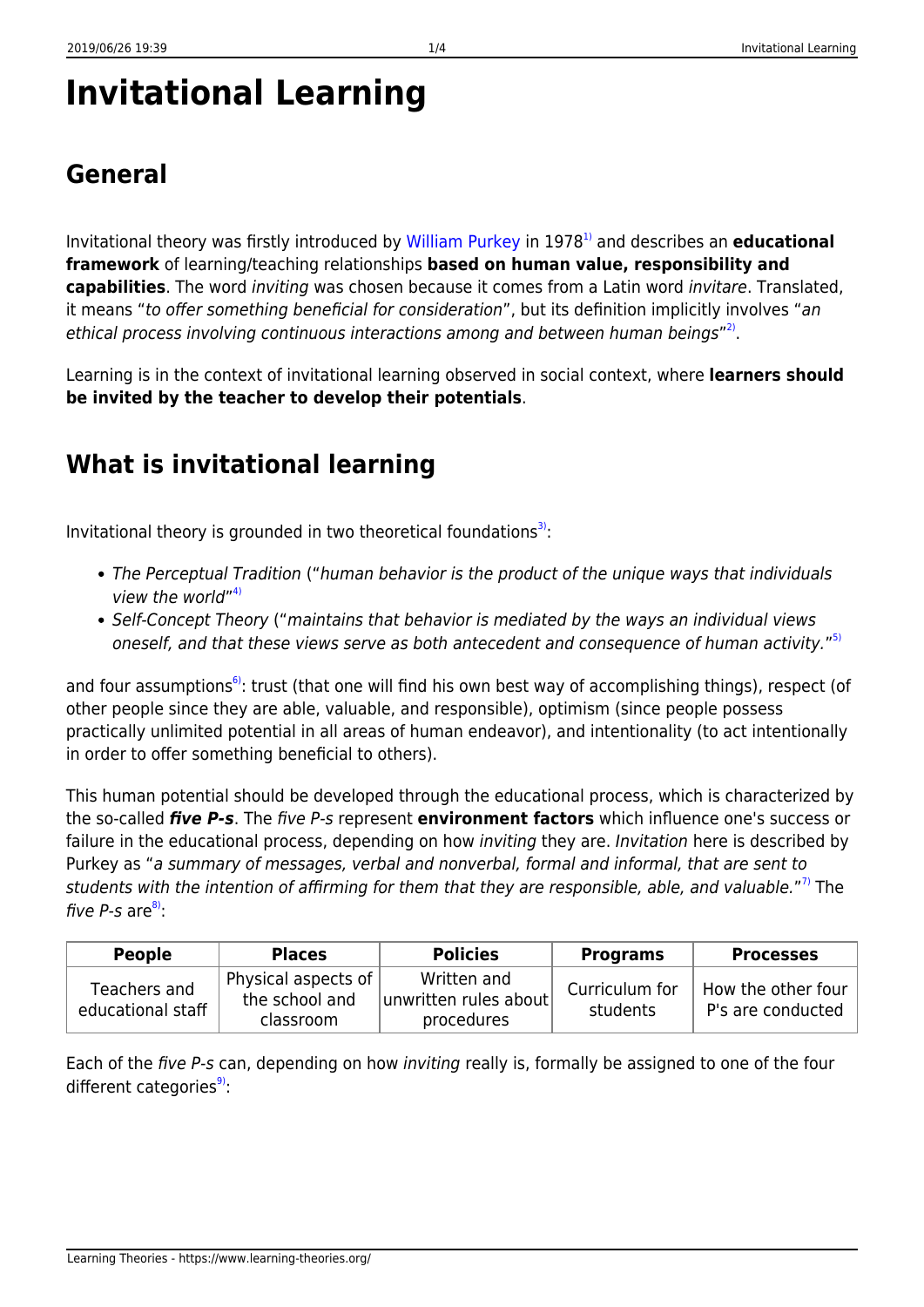|                    | <b>Unintentionally</b>                                                                                                                                                                                                                                               | <b>Intentionally</b>                                                                                                                                                                                                                                                                                                                                                                                                                                                                                                                                                                  |
|--------------------|----------------------------------------------------------------------------------------------------------------------------------------------------------------------------------------------------------------------------------------------------------------------|---------------------------------------------------------------------------------------------------------------------------------------------------------------------------------------------------------------------------------------------------------------------------------------------------------------------------------------------------------------------------------------------------------------------------------------------------------------------------------------------------------------------------------------------------------------------------------------|
| <b>Disinviting</b> | People, places, policies, programs and<br>processes driven by good intentions,<br>but doing more harm than good. For<br>example, obsessed with unnecessary<br>formalities, being chauvinistic or<br>unintentionally sending discouraging<br>signals to the students. | People, places, policies, programs and<br>processes focused on students' shortcomings<br>or deliberately discriminating and making them<br>feel less valuable.                                                                                                                                                                                                                                                                                                                                                                                                                        |
| <b>Inviting</b>    | People, places, policies, programs and<br>processes unaware of the reasons<br>for their success or failure. This<br>makes them look inconsistent and<br>difficult for students to look up to them<br>and to try to model them.                                       | Five P's that are <b>inviting</b> and can and know<br>how to adjust their invitations when necessary.<br>"Ideally, the factors of people, places, policies,<br>programs, and processes should be so<br>intentionally inviting as to create a world where<br>each individual is cordially summoned to<br>develop physically, intellectually, and<br>emotionally." <sup>10</sup> At this ideal level of practicing<br>the invitational theory, it becomes invisible and<br>it seems it requires hardly any effort although<br>this is never true. This is the so-called plus<br>factor. |

Optimally, each of the five P-s should be intentionally inviting.

#### **What is the practical meaning of invitational learning?**

In Purkey's words,

"no aspect of education is more important than the feeling on the part of the teacher that the individual student is important, valuable, and can learn in school"[11\)](#page--1-0).

Invitational learning theory suggests that, in order to facilitate learning, students should be **provided with an environment (***five P-s***) that is optimally inviting**. Respect, trust, optimism and intentionality are elements that will ensure that and should be a part of every educational process.

But to achieve this, one must start working on himself and learn to be:

- **Personally inviting with oneself** this means one must literally start by learning to become inviting to himself. This includes making the **right decisions** in life, **relaxing**, devoting **free time** to the things he enjoys, regular **exercising**, spending time with **friends**, working with **nature** etc. Only after understanding this concept by oneself, one can offer it to others.
- **Personally inviting with others** being polite and caring for **others' feelings** and points of view, **sharing** their excitement and happiness.
- **Professionally inviting with oneself** being aware of one's own **profession** and its **ethical aspects**, attempting to improve related professional **skills** and **knowledge**, reading literature, writing articles, **attending conferences** etc.
- **Professionally inviting with others** treating people as valuable individuals, acting carefully, ethically and **respectfully to all** *five P-s*, but also **strongly promoting the same attitudes** among others, cooperating with others professionally, remaining optimistic, and **behaving ethically**.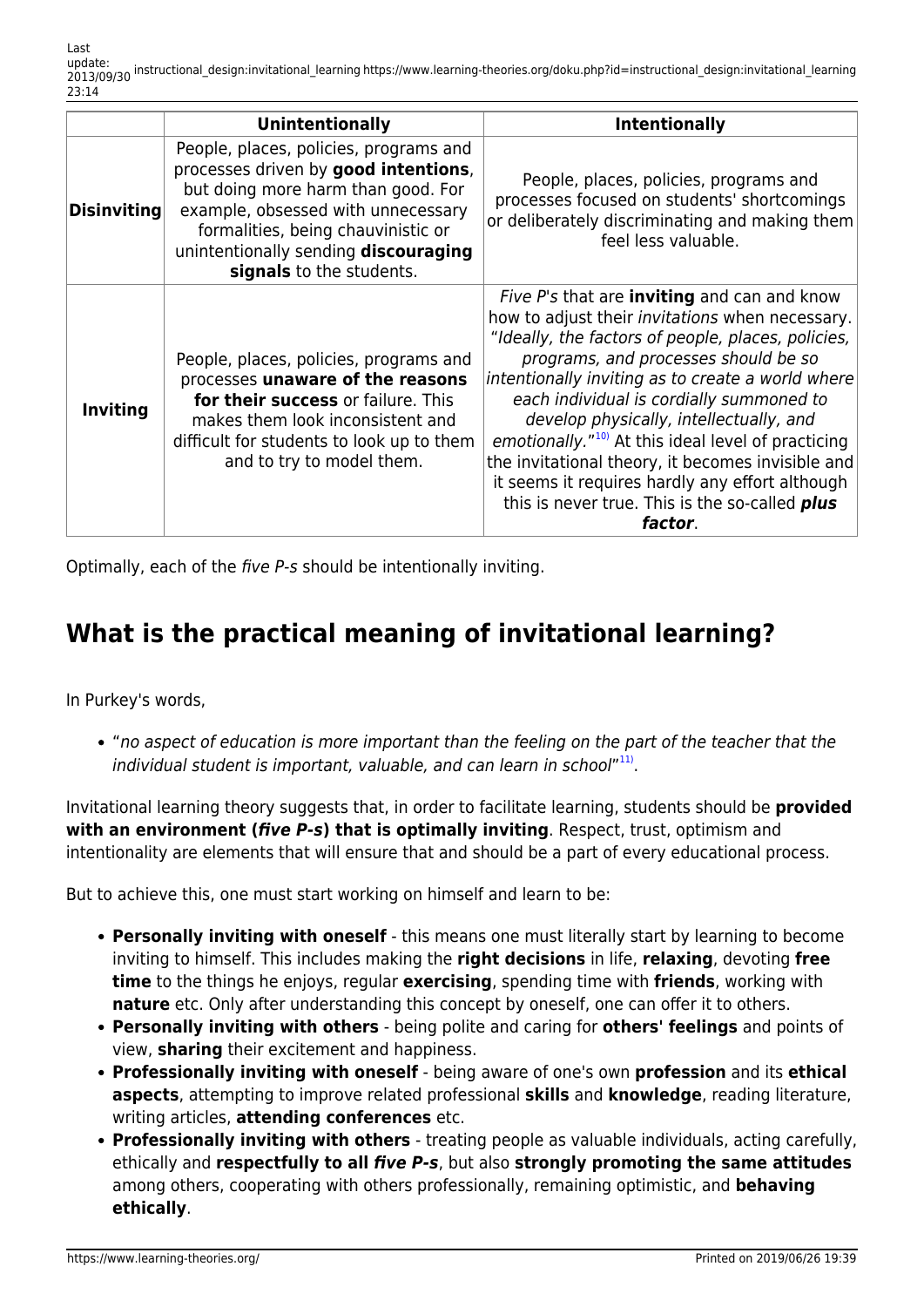#### **Keywords and most important names**

- **Invitation theory**, **invitation**, **respect**, **trust**, **optimism**, **intentionality**, **five P-s**, **intentionally/unintentionally**, **inviting/disinviting**, **personally/professionally inviting with oneself/others**
- [William Purkey](http://www.invitationaleducation.net/alliance/wwp.pdf)

#### **Bibliography**

[Purkey, William Watson. An Introduction to Invitational Theory. Journal of Invitational Theory and](http://medicine.nova.edu/~danshaw/jitp/archive/JITP_V1_N1.pdf) [Practice 1\(1\): p5-15. 1992.](http://medicine.nova.edu/~danshaw/jitp/archive/JITP_V1_N1.pdf)

Smith, Kenneth H. Invitational Education: A Model for Teachers and Counsellors. Australian Catholic University Faculty of Education Trescowthick School of Education (Victoria).

[Finger, Susan D. & Pape, Tess M. Invitational theory and perioperative nursing preceptorships. AORN](http://www.ncbi.nlm.nih.gov/pubmed/12382467) [Journal, October 2002.](http://www.ncbi.nlm.nih.gov/pubmed/12382467)

[Hunter, M. & Smith, Kenneth H. Inviting school success: Invitational Education and the Art class.](http://files.eric.ed.gov/fulltext/EJ791536.pdf) [Journal of Invitational Theory and Practice, 2007.](http://files.eric.ed.gov/fulltext/EJ791536.pdf)

[Arceneaux, Clayton J. Multicultural Education and Invitational Theory: A Symbiosis. Journal of](http://eric.ed.gov/?id=EJ479007) [Invitational Theory and Practice, 1\(2\). 1992.](http://eric.ed.gov/?id=EJ479007)

#### **Read more**

[Purkey, William Watson, & Novák, John M. Inviting school success: a self-concept approach to teaching](http://www.amazon.com/Inviting-School-Success-Self-Concept-Democratic/dp/0534504191#reader_0534504191) [and learning. Wadsworth Pub. Co., 1984.](http://www.amazon.com/Inviting-School-Success-Self-Concept-Democratic/dp/0534504191#reader_0534504191)

[Purkey, William W., and John Smith. Invitational Learning for Counseling and Development.](http://www.eric.ed.gov/ERICWebPortal/contentdelivery/servlet/ERICServlet?accno=ED314708) [ERIC/CAPS, 2108 School of Education, University of Michigan, Ann Arbor, MI., 1990.](http://www.eric.ed.gov/ERICWebPortal/contentdelivery/servlet/ERICServlet?accno=ED314708)

[Purkey, W.W. & Novak, J. Education: By invitation only. Bloomington, IN: Phi Delta Kappa, 1988.](http://www.eric.ed.gov/PDFS/ED296471.pdf)

[Purkey, W. W. & Stanley, P.H. Invitational teaching, learning and living. Washington, DC: National](http://www.eric.ed.gov/PDFS/ED340689.pdf) [Education Association, 1991.](http://www.eric.ed.gov/PDFS/ED340689.pdf)

[Journal of Invitational Theory and Practice.](http://medicine.nova.edu/~danshaw/jitp/)

[1\)](#page--1-0)

[Purkey, William Watson. Inviting school success: a self-concept approach to teaching and learning.](http://books.google.com/books?id=wFwEAQAAIAAJ) [Wadsworth Pub. Co., 1978.](http://books.google.com/books?id=wFwEAQAAIAAJ) [2\)](#page--1-0)

Smith, Kenneth H. Invitational Education: A Model for Teachers and Counsellors. Australian Catholic University Faculty of Education Trescowthick School of Education (Victoria).  $\begin{array}{cccc} 3) & 4) & 5) & 6 \end{array}$  $\begin{array}{cccc} 3) & 4) & 5) & 6 \end{array}$  $\begin{array}{cccc} 3) & 4) & 5) & 6 \end{array}$  $\begin{array}{cccc} 3) & 4) & 5) & 6 \end{array}$  $\begin{array}{cccc} 3) & 4) & 5) & 6 \end{array}$  $\begin{array}{cccc} 3) & 4) & 5) & 6 \end{array}$  $\begin{array}{cccc} 3) & 4) & 5) & 6 \end{array}$ 

[Purkey, William Watson. An Introduction to Invitational Theory. Journal of Invitational Theory and](http://medicine.nova.edu/~danshaw/jitp/archive/JITP_V1_N1.pdf) [Practice 1, no. 1: 5-15, 1992.](http://medicine.nova.edu/~danshaw/jitp/archive/JITP_V1_N1.pdf)